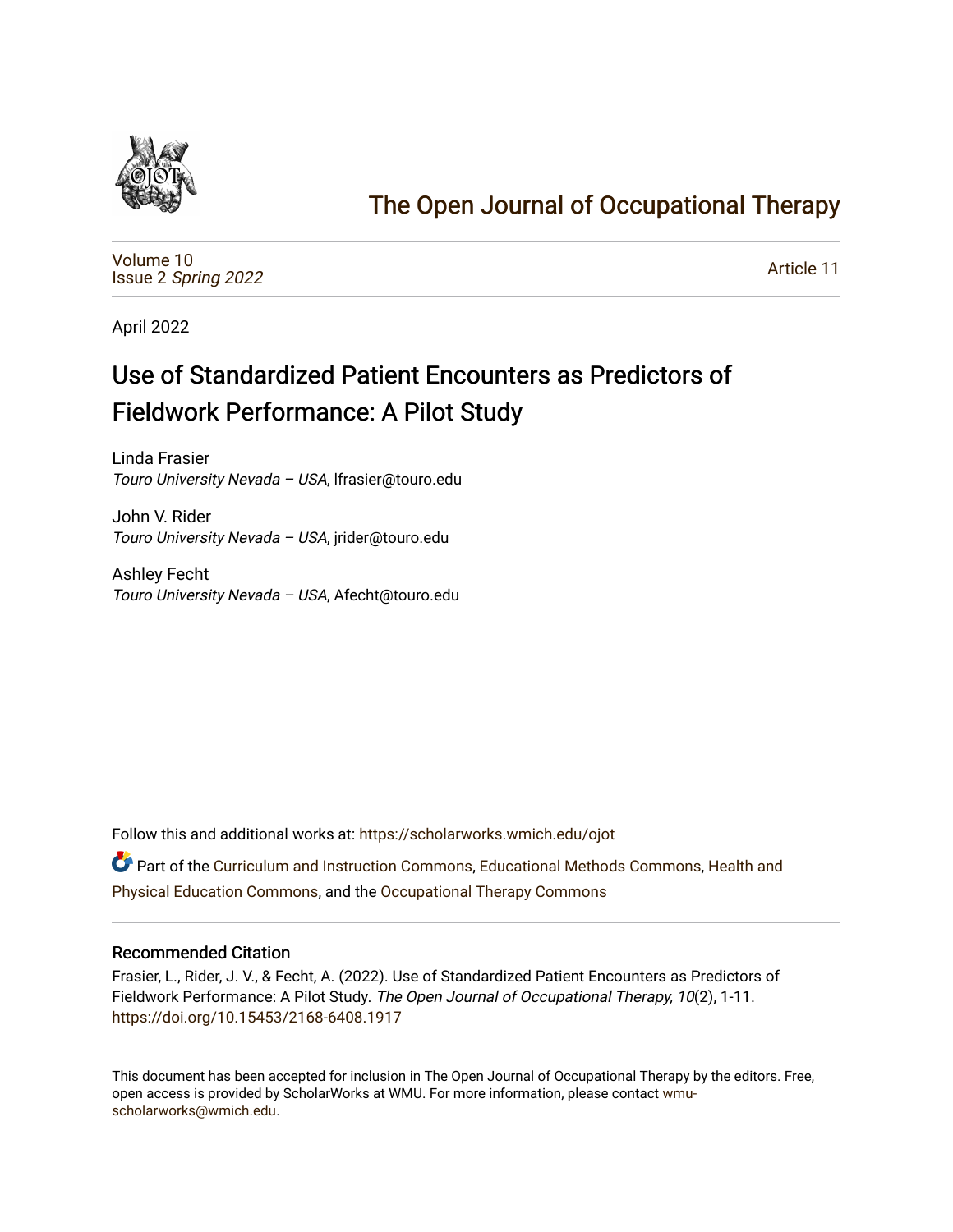## Use of Standardized Patient Encounters as Predictors of Fieldwork Performance: A Pilot Study

## **Abstract**

Background: Although standardized patient encounters (SPEs) are being used in occupational therapy (OT) education, limited literature exists on the value these experiences have on OT student learning outcomes and preparation for fieldwork. This study sought to examine if SPEs had the potential to predict Level II A fieldwork performance.

Method: This study used a retrospective analysis of 35 entry-level OT students. Independent variables included demographics (enrollment in an entry-level OT master's or doctoral degree, age, and overall grade point average) and SPE performance. The fieldwork Level II A final performance evaluation score was used as the dependent variable. Hierarchical regression analysis was used with demographic variables as the first model to compare the addition of SPEs in predicting Level II A fieldwork performance scores.

Results: The full model of demographics and SPE was statistically significant and accounted for 29% of the variance in the fieldwork Level II A performance scores ( $p = .031$ ). SPEs accounted for an additional statistically significant amount of variance (17%), above and beyond demographic variables ( $p = .012$ ).

Discussion: These results indicate the potential value of SPEs in identifying students requiring additional preparation before embarking on clinical practice in their Level II A fieldwork.

## Comments

The authors declare that they have no competing financial, professional, or personal interest that might have influenced the performance or presentation of the work described in this manuscript.

## Keywords

fieldwork predictors, standardized patient encounters

### Credentials Display

Linda Frasier, OTD, OTR/L, CLT, CEAS, CAPS, SHSS; John V. (Johnny) Rider, PhD, OTR/L, MSCS, CEAS; Ashley Fecht, OTD, OTR/L, BCP

Copyright transfer agreements are not obtained by The Open Journal of Occupational Therapy (OJOT). Reprint permission for this Topics in Education should be obtained from the corresponding author(s). Click [here](https://scholarworks.wmich.edu/ojot/policies.html#rights) to view our open access statement regarding user rights and distribution of this Topics in Education.

DOI: 10.15453/2168-6408.1917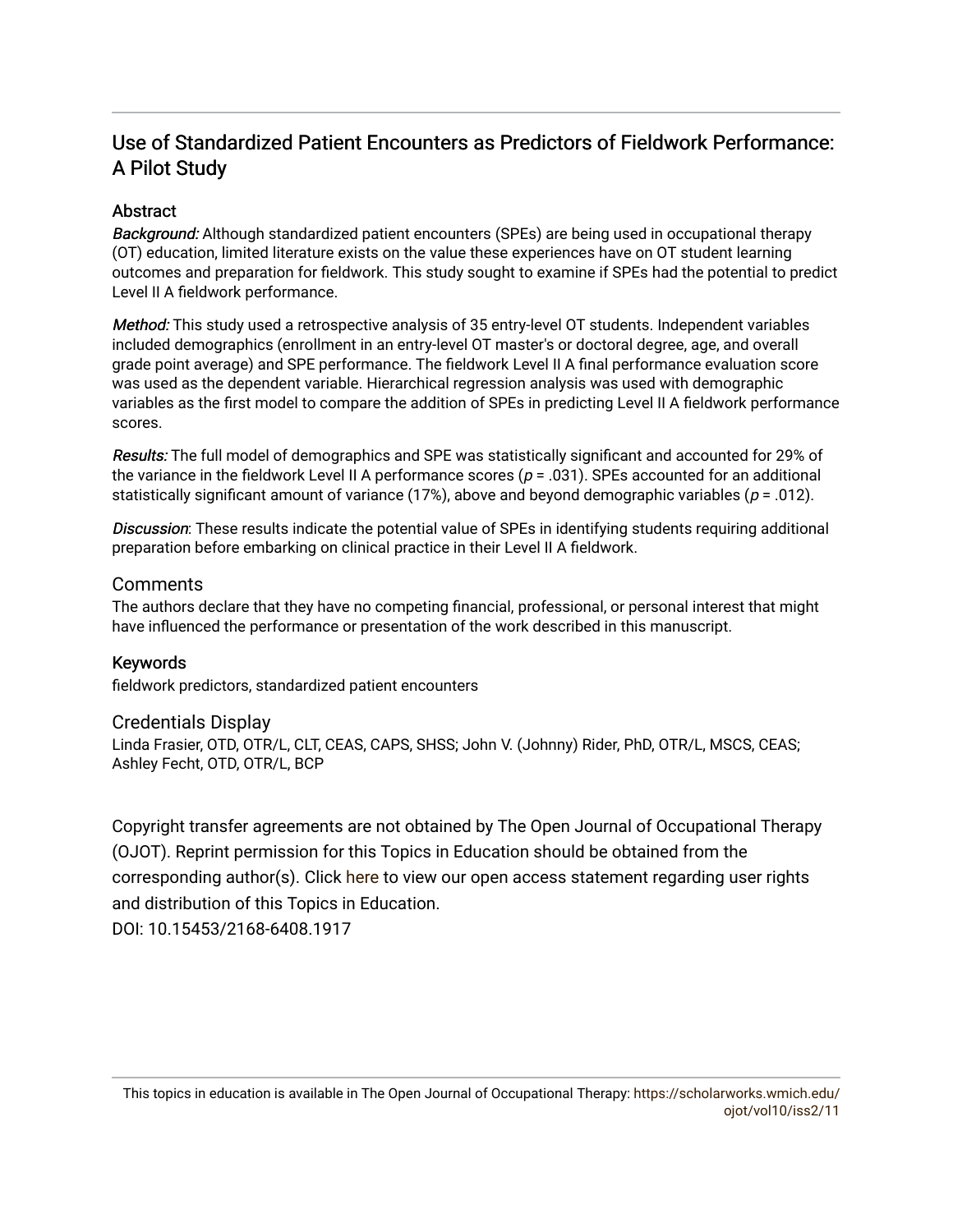#### STANDARDIZED PATIENT ENCOUNTERS AND FIELDWORK PERFORMANCE

According to the Accreditation Council for Occupational Therapy Education (ACOTE, 2018),

Level II fieldwork must be integral to the program's curriculum design and must include an indepth experience in delivering occupational therapy services to clients, focusing on the application of purposeful and meaningful occupation and research, administration, and management of occupational therapy services. (p. 65)

Fieldwork experiences allow students to apply theoretical and scientific principles learned in the didactic portion of the academic program (American Occupational Therapy Association [AOTA], 2018). Through the fieldwork experience, the student addresses actual client needs and develops a professional identity as an occupational therapist (AOTA, 2018).

Fieldwork experiences allow students to apply classroom knowledge to the clinical environment and receive a formative assessment of readiness to enter the profession (Bonello, 2001). Students are expected to possess foundational knowledge and demonstrate various skills before starting their fieldwork experiences. There are heightened demands and expectations for delivering quality services to clients receiving medical and allied health services in the current health care climate. With the rise in chronic conditions and the complexity of the population's health, students must receive advanced preparation before the transition to fieldwork (Lindstrom-Hazel & West-Frasier, 2004; Sakemiller & Toth-Cohen, 2020). Presently, a high priority in academic programs is the preparation of occupational therapy (OT) students for the transition from the classroom to fieldwork. Engaging students in strategic curricular experiences that contain a formal assessment of student performance, such as simulation-based teaching, may serve as a key strategy in preparing them for fieldwork.

Simulation-based teaching using standardized patients (SPs) has been described throughout the literature using various terminology, including standardized patient encounters (SPEs), simulated experiences, and high-fidelity simulation (Bethea et al., 2014; Herge et al., 2013; Knecht-Sabres et al., 2013; Lucas Molitor & Nissen, 2020; Ozelie et al., 2016). For consistency, this article will use the term SPEs to describe simulation-based teaching practices using trained SPs. SPEs are teaching methods that combine simulation, SPs, and active learning experiences set in a structured environment with the intent of students applying clinical reasoning skills, anticipating safety hazards, and transferring knowledge across the curriculum while receiving direct feedback using formal evaluation by a faculty member (Lateef, 2010; Sakemiller & Toth-Cohen, 2020). SPEs can provide students with unique and "active, hands-on learning experiences" (Sakemiller & Toth-Cohen, 2020, p. 2) that can be integrated throughout the didactic curriculum before Level II fieldwork.

Simulation, in general terms, is an immersive technique for experiential learning using guided practice experiences that mimic real-life situations (Bethea et al., 2014; Lateef, 2010). In addition, simulation allows faculty to provide students with a structured environment to receive direct feedback and practice skills necessary to enter the health care arena (Bearnson & Wiker, 2005; Springfield et al., 2017). These learning experiences require that students transfer classroom knowledge and apply this learning in a simulated setting that mimics clinical practice (Howard et al., 2011). SPs can be used to simulate the therapist-client interaction of clinical practice. SPs originated in 1963 with Howard S. Barrows, who used the first SP in medical education (Barrows, 1993). An SP is a person who has been trained to act as a patient or client in a standardized way for educational purposes (Giles et al., 2014). SPs can be used to assess a singular skill (functional transfers) or look at more complex interactions and encounters, such as the evaluation and intervention processes (Giles et al., 2014). Vu and Barrows (1994)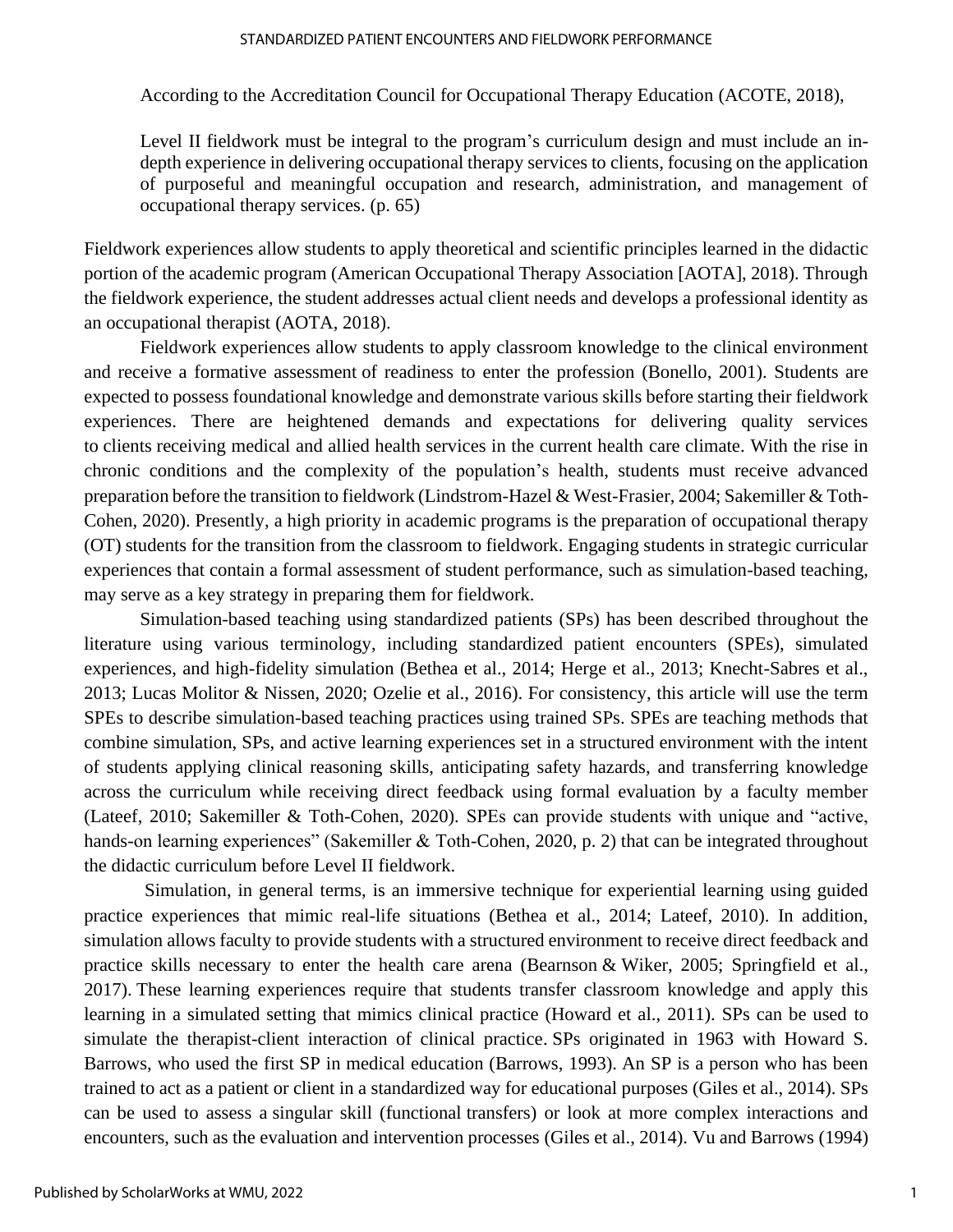explained that when properly trained, SPs can serve as a beneficial assessment tool in professional schools to examine students' clinical reasoning skills and interpersonal abilities. These skill sets are vital to the role of the occupational therapist.

Evidence on simulation-based teaching demonstrates the use of SPEs, indicating that they may serve as an effective teaching method to help OT students prepare for fieldwork (Imms et al., 2018; Lucas Molitor & Nissen, 2020; Ozelie et al., 2016). SPEs in OT programs continue to evolve as faculty recognize the value these teaching methods bring forth to help promote student learning and preparation for clinical practice (Bethea et al., 2014; Herge et al., 2013; Lucas Molitor & Nissen, 2020; Ozelie, et al., 2016; Sakemiller & Toth-Cohen, 2020; Springfield et al., 2017). Robertson and Griffiths (2009) highlighted multiple benefits resulting from the use of SPs in OT programs, such as promoting student application of knowledge and learning, providing opportunities for students to receive feedback, and enhancing student decision-making and confidence. According to Bennett et al. (2017), simulation experiences in OT curricula increase student confidence and skill development. Lindstrom-Hazel and West-Frasier (2004) indicated student feedback from problem-based learning standardized simulation experiences included perceived improvement in problem-solving skills, enhancement of the learning process, and the opportunity to practice elements of the OT process. Knecht-Sabres et al. (2013) found that SPEs offered students the ability to practice and develop clinical reasoning abilities, increasing their self-perception of skills and comfort levels necessary for clinical practice. In addition, reported improvements in clinical reasoning and practice skills from participation in experiential learning with SPs helped students appreciate the value of client-centered care and address the client's needs (Knecht-Sabres et al., 2013). Survey responses from faculty across 175 programs indicated that faculty perceive simulated experiences to provide students an "opportunity to develop safety with clients, practice clinical skills, use clinical reasoning and critical thinking, prepare for fieldwork, and facilitate concept integration" (Bethea et al., 2014, p. S32). In summary, SPEs challenge students in various ways to prepare them for the complexities of fieldwork and clinical practice.

While studies do exist reporting the use and perception of SPEs in OT programs, few have demonstrated the effectiveness on student learning and preparation for fieldwork (Bethea et al., 2014; Grant et al., 2021; Ozelie et al., 2016; Sakemiller & Toth-Cohen, 2020). However, supporting literature can be found in nursing journals demonstrating the use of SPEs to promote clinical readiness in nursing students. A meta-analysis conducted by Oh et al. (2015) concluded SPs showed positive effects for nursing students' development of clinical reasoning skills and knowledge. Their findings support that proper integration of SPEs into academic programs can be a helpful teaching approach to enhance clinical skills in students.

There is limited literature in the OT profession on the effects and outcomes SPEs have on student performance in OT curriculum and fieldwork. The purpose of this pilot study was to examine if SPEs had the potential to predict Level II A fieldwork performance for entry-level Master of Science in Occupational Therapy (MSOT) and Occupational Therapy Doctorate (OTD) students. We hypothesized that SPEs would be a significant predictor of Level II A fieldwork performance scores above and beyond student demographic information.

## **Method**

 This study used a retrospective cross-sectional design and received approval from the Touro University Nevada Institutional Review Board. Data were extracted from student records of entry-level MSOT and OTD students located in the Southwest region of the United States. Extracted data from the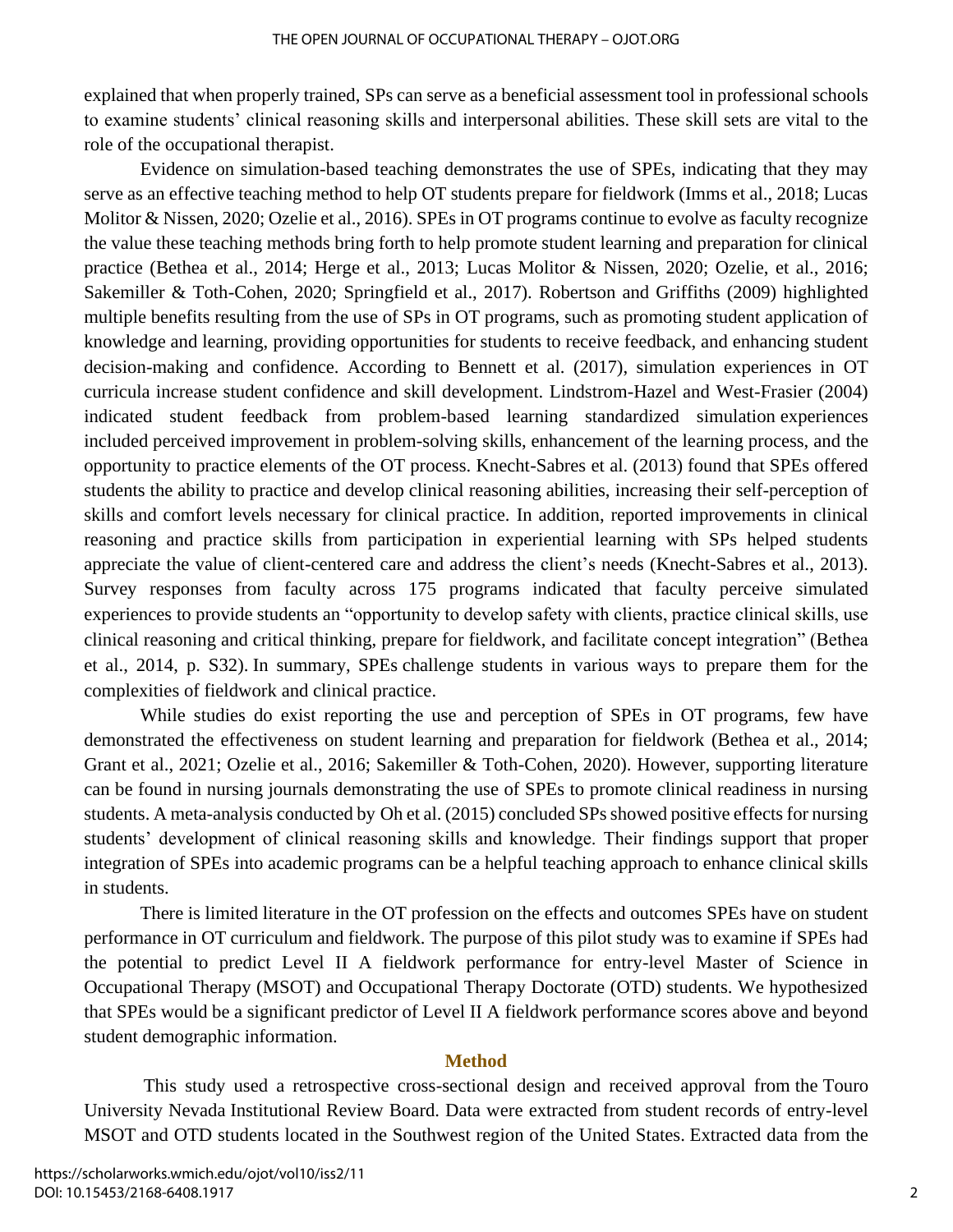student records included program (MSOT vs. OTD), age, cumulative grade point average (GPA), and SPE grades.

 Participants were selected if they were current students enrolled in the entry-level OT program in either the MSOT or OTD track and had completed their Level II A fieldwork and all courses leading up to their fieldwork experience. We extracted data from two cohorts ( $n = 35$ ). Of these students, entry-level MSOT ( $n = 16$ ) and OTD ( $n = 19$ ) students were included in the study because the first year of the OT program and fieldwork experiences were identical for both cohorts. At the end of the fourth semester, before leaving for Level II A fieldwork, the average cumulative GPA for the MSOT cohort was 3.70, and the average cumulative GPA for the OTD cohort was 3.54 (see Table 1 for participant demographics).

**Table 1**

| Participant Demographics $(n = 35)$ |                  |    |               |  |
|-------------------------------------|------------------|----|---------------|--|
| <b>Demographics</b>                 | <b>Variable</b>  | n  | $\frac{0}{0}$ |  |
| Gender                              | Female           | 32 | 91            |  |
|                                     | Male             | 3  | 9             |  |
| Age                                 | $20 - 24$        | 17 | 49            |  |
|                                     | $25 - 29$        | 10 | 29            |  |
|                                     | $30 - 34$        | 5  | 14            |  |
|                                     | $35 - 39$        |    | 3             |  |
|                                     | $40 - 44$        | 2  | 6             |  |
| Degree                              | Entry-level MSOT | 16 | 46            |  |
|                                     | Entry-level OTD  | 19 | 54            |  |

Regarding the curriculum design, the first four semesters of the MSOT and OTD curriculum are identical and use a developmental sequencing approach. Students complete Level II A fieldwork following completion of the fourth semester. SPEs occur consistently across the first four semesters of the curriculum, often focusing on assessment or intervention skills (see Appendix A for the complete curriculum map and SPE experiences).

Independent variables included both demographic and SPE data. Demographic data included whether the student was enrolled in an entry-level MSOT or OTD program, their age, and their overall GPA at the end of the fourth semester when they began Level II A fieldwork. We collected student performance data (overall SPE score) for the first full SPE in which the students performed a 60-min intervention session during the third semester. Lastly, we collected fieldwork Level II A final performance evaluation scores as our dependent variable.

We ran a hierarchical multiple regression regressing Level II A fieldwork final performance scores on student demographic data (MSOT vs. OTD, age, and cumulative GPA) and the students' first full intervention SPE scores from the third semester. Demographic data were used as the first model to compare the addition of SPEs in predicting fieldwork Level II A performance. While traditional multiple linear regression heuristics suggest that 10 participants per variable included in the model is sufficiently robust (Harrell et al., 1984), recent evidence suggests that two subjects per variable may be sufficient (Austin & Steyerberg, 2015). Therefore, with a sample size of 35, the inclusion of four observed variables in this model was well within current linear regression heuristics.

## **Results**

A hierarchical multiple regression was run to determine if the addition of SPEs improved the prediction of fieldwork Level II A final performance scores over and above demographic data collected at admission (MSOT vs. OTD, age, cumulative GPA). See Table 2 for full details on each regression model. There was linearity as assessed by partial regression plots and a plot of studentized residuals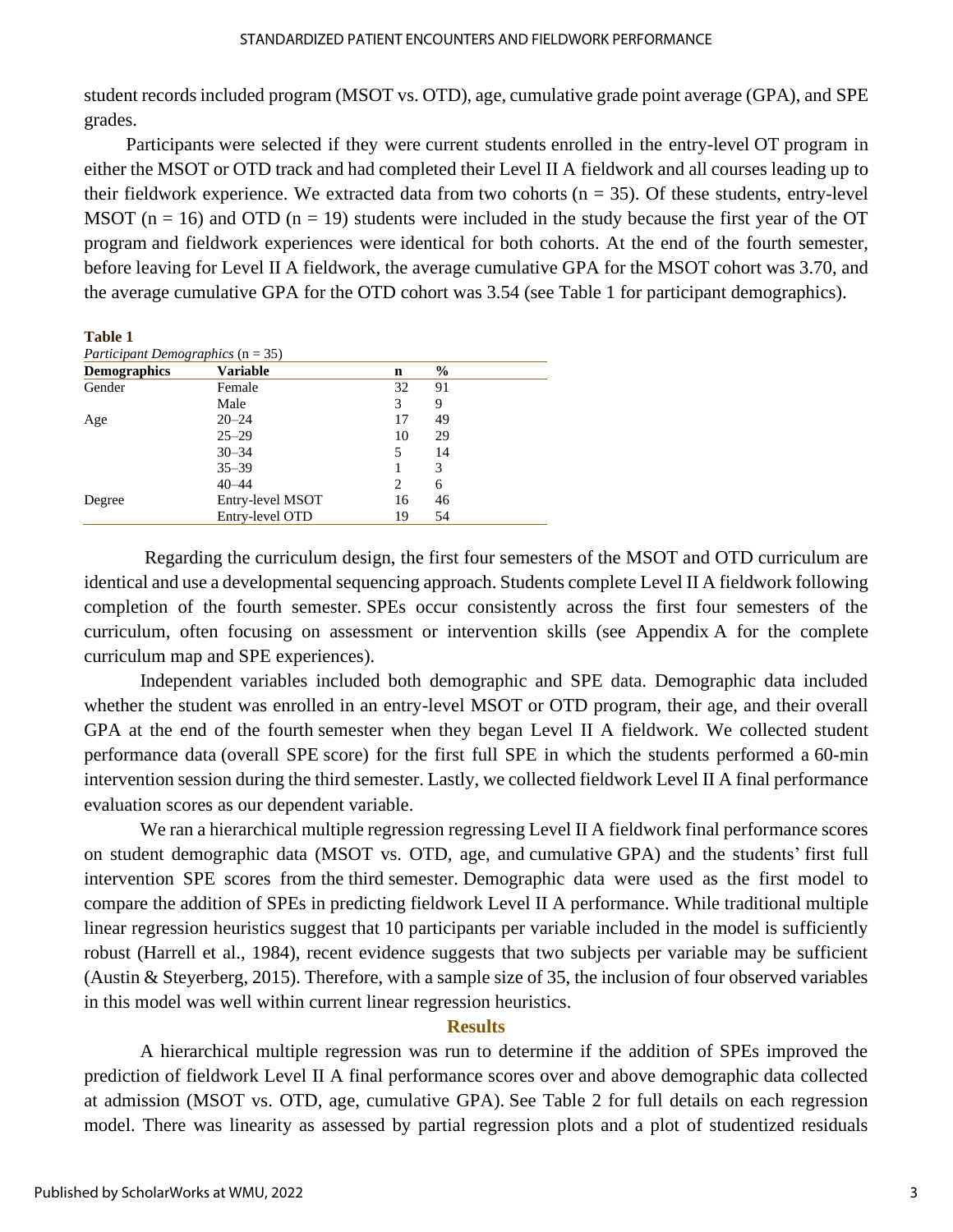against the predicted values. There was independence of residuals, as assessed by a Durbin-Watson statistic of 2.207. There was homoscedasticity, as assessed by visual inspection of a plot of studentized residuals versus unstandardized predicted values. There was no evidence of multicollinearity, as assessed by tolerance values greater than 0.1. There were no studentized deleted residuals greater than  $\pm$  3 standard deviations and no leverage values greater than 0.5 or values for Cook's distance above 1. The assumption of normality was met, as assessed by a Q-Q Plot.

|                 | <b>Model 1</b> |         | Model 2  |         |
|-----------------|----------------|---------|----------|---------|
| <b>Variable</b> | B              | β       | B        | β       |
| Constant        | 89.711         |         | 23.692   |         |
| Age             | $-.768$        | $-.294$ | $-.589$  | $-.225$ |
| <b>GPA</b>      | 13.195         | .133    | $-2.467$ | $-.025$ |
| MSOT vs. OTD    | 10.553         | .369    | 4.870    | .170    |
| <b>SPE</b>      |                |         | 1.369    | $.446*$ |
| $\mathbb{R}^2$  | .120           |         | $.290*$  |         |
| $\mathbf{F}$    | 1.403          |         | $3.066*$ |         |
| $\Delta R^2$    | .120           |         | $.171*$  |         |
| $\Delta F$      | 1.403          |         | $7.212*$ |         |

#### **Table 2**

*Hierarchical Multiple Regression Predicting Level II A Fieldwork Performance Evaluation (FWPE) Scores*

The full model of demographics (MSOT vs. OTD, age, cumulative GPA) and SPE was statistically significant,  $R^2 = .290$ ,  $F_{(4, 30)} = 3.055$ ,  $p = .031$ . The addition of the SPE to the prediction of demographic data (Model 2) led to a statistically significant increase in  $\mathbb{R}^2$  of .171,  $F_{(1,30)} = 7.212$ ,  $p = .012$ . The SPE was a statistically significant predictor of Level II A fieldwork performance ( $b = 1.369$ , SE = 0.510,  $p =$ .012, 95% CI = .328, 2.411;  $\beta$  = .446), such that, for each unit increase in the SPE grade, Level II A fieldwork scores were predicted to increase by 1.369 points, partialing out entry-level program, age, and cumulative GPA. The full model, demographic data, and SPE accounted for 29% of the variance in fieldwork Level II A final performance evaluation scores.

## **Discussion**

The results of this study indicate that the addition of the SPE explained a significant amount of variance among Level II A fieldwork performance scores above and beyond whether the students were in an entry-level MSOT or OTD program, age, and cumulative GPA. While this was a cross-sectional research study and cannot demonstrate a causal relationship, these findings indicate the potential significance of SPEs in preparing students for Level II A fieldwork. SPEs may provide faculty members with vital information about a student's future performance in fieldwork, allowing for earlier identification and intervention, thus preventing concerns and performance issues during fieldwork. While this was a pilot study with a small sample size, the initial results are promising and provide support for continued research into the value of SPEs in fieldwork performance and clinical preparation. It is important to note that this study only examined a single SPE, which was the students' first complete SP intervention session with an adult population during their third semester. Based on these results, future research should aim to capture the breadth of SPEs in the OT curriculum as potential predictors of fieldwork performance.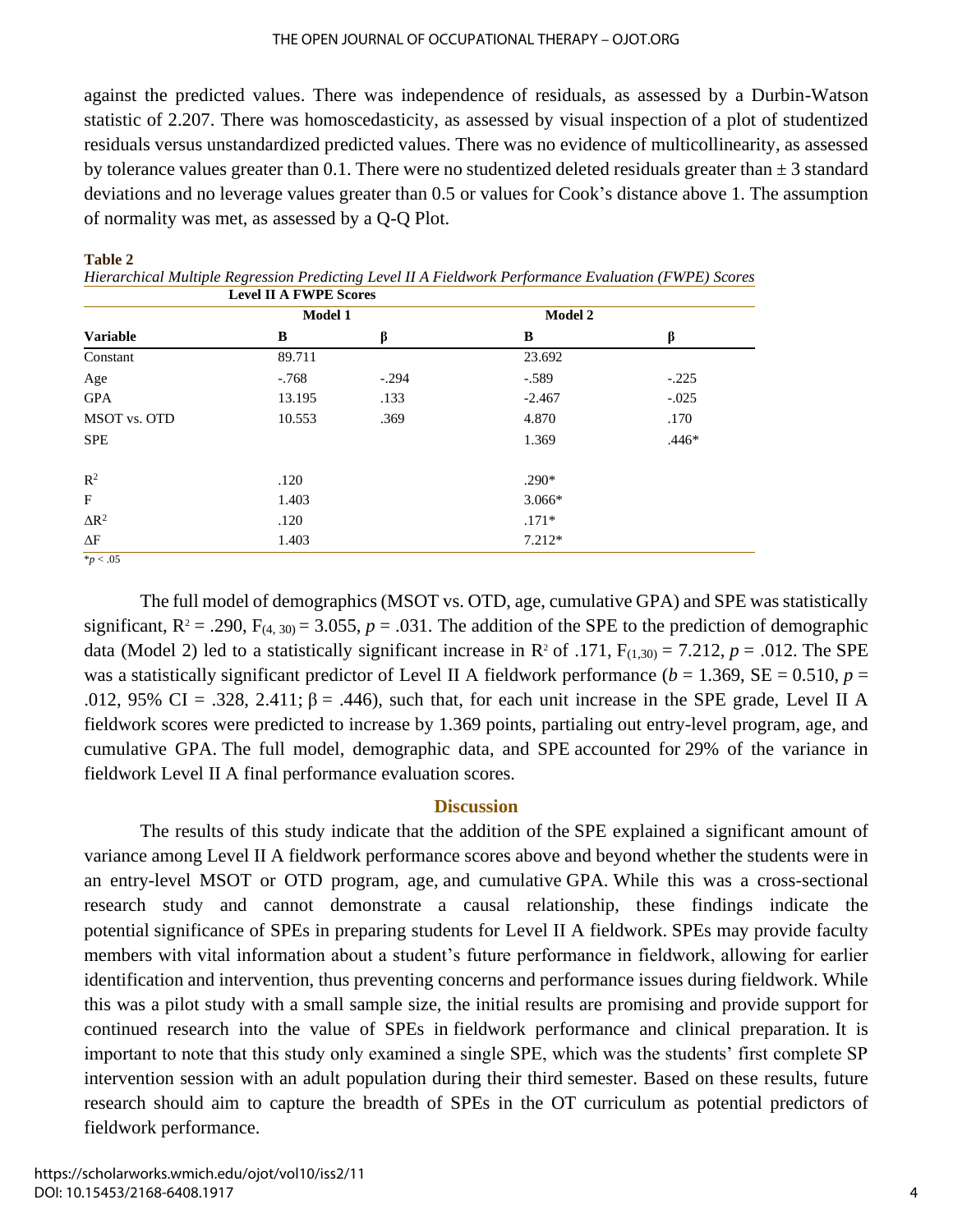The first model, consisting of demographic variables (MSOT vs. OTD, age, and cumulative GPA), did not predict a statistically significant amount of variance in Level II A fieldwork performance  $(p =$ .260). These findings suggest that these demographic variables may not play a prominent role in identifying students who are prepared for Level II A fieldwork. While OTD admission standards may be stricter than MSOT standards in some institutions, in this program, the first four semesters were identical and admission criteria were similar, possibly owing to the inability of entry-level degree type in predicting a significant amount of variance in Level II A fieldwork performance. Consistent with our findings, Whisner et al. (2019) concluded that admission overall GPA did not serve as a predictor for successful fieldwork performance. Lastly, age was hypothesized by the authors as being a significant independent variable based on the interpersonal skills necessary for clinical practice and the experience that typically comes with non-traditional students who have spent additional time working or volunteering between undergraduate and graduate school. Contrary to our hypothesis, our findings indicate age was not a significant predictor of Level II A fieldwork performance.

The full model, consisting of demographic variables and SPEs, predicted a statistically significant amount of variance in Level II A fieldwork performance  $(p = .031)$ . These findings indicate the potential predictive value of SPEs for Level II A fieldwork. Beyond the predictive value for faculty and Academic Fieldwork Coordinators, it is also important to recognize the value SPEs have in relation to the student experience. A scoping review by Grant et al. (2021) concluded that simulation experiences, such as SPEs, are beneficial to OT students and that students recognize the benefits in their preparation for clinical practice. A systematic review conducted by Lucas Molitor and Nissen (2020) suggested that simulation use enhances students' knowledge, skills, and self-confidence and contributes to fieldwork preparation. These reviews support our findings and demonstrate the value of SPEs to students as preparation for fieldwork. While students commonly report SPEs are beneficial to their learning and SPEs are being used more in entry-level OT programs (Grant et al., 2021; Sakemiller & Toth-Cohen, 2020; Walls et al., 2019), little is known about the predictive value these experiences may have for fieldwork performance. Although predicting student performance on fieldwork is complex, multi-faceted, and may relate to academic and non-academic variables, any insight into identifying at-risk students and preventing Level II fieldwork failure is beneficial to the profession. Our initial findings demonstrate the potential value of SPEs in predicting Level II A fieldwork performance scores for entry-level OT students.

While few studies analyze the impact of SPEs on OT fieldwork performance, the evidence must provide clarity on how SPEs are used and integrated into the curriculum, as this may be a key component in the value gained by SPEs (Sakemiller & Toth-Cohen, 2020). For transparency and future replication, this article also provides detailed information regarding the curriculum structure and integration of SPEs throughout the developmental sequence curriculum (see Appendix A), training of SPEs through an example of a case studies used for SPEs (see Appendix B), and rubrics for SPEs (see Appendix C). In addition to how SPEs are used in the curriculum, the type and training of SPs may also be an important factor in the predictive value of SPEs. Traditionally, SPs indicate trained actors; however, some schools may use faculty or fellow students to serve the roles of SPs in their SPEs. We believe the training provided to SPs is a crucial component in high-fidelity simulation. The SPs used through this university program undergo extensive training to ensure consistency and best practice following the Association of Standardized Patient Educators (ASPE, 2021). ASPE (2021) is the international organization of simulation educators "dedicated to promoting best practices in the application of SP methodology for education, assessment and research" (Mission and Purpose, para. 1). All SPs are evaluated for competency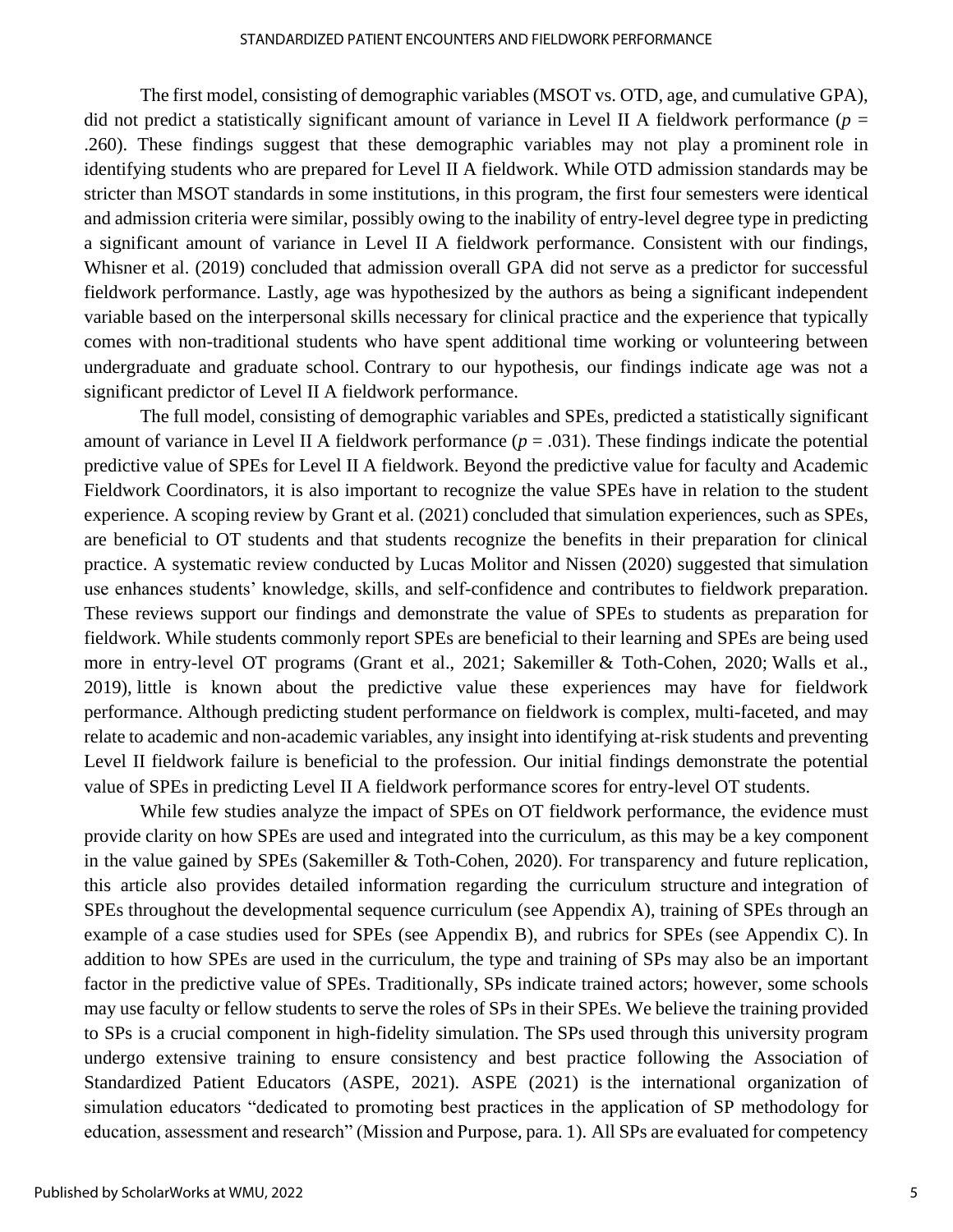#### THE OPEN JOURNAL OF OCCUPATIONAL THERAPY – OJOT.ORG

during a live interaction. Based on these live interactions, the facilitators for the SP program create teams and peer coach each SP based on the results from their live interaction. When used in the OT program during SPEs, the SPs are provided with case studies in advance to allow for adequate preparation and questions. Prior to each SPE, faculty will meet with the SPs for an introduction to the day, classroom layout, expectations, and additional questions pertaining to their assigned case. The SPEs are integrated into the curriculum, mainly lab courses held during the pediatric, adult, and older adult semesters. The case studies are designed by faculty based on the content taught during that semester. Rubrics are designed by faculty to assess students across performance areas aligned with the fieldwork performance evaluation, including professional behaviors, ethics, evaluation and intervention skills, communication, and safety.

Another potential factor in the predictive value of SPEs are the debriefing sessions after each SPE. Faculty lead debriefing sessions with the students after each SPE to promote reflection on their performance and learning. ASPE (2021) defines the debriefing period as a "time following an experiential learning activity during which learners/teams reflect, review and discuss the activity with the goal of improving individual and team clinical skills and judgment" (Debriefing, para. 1). Debriefing assists students to bridge classroom and textbook knowledge to real-life clinical experiences and learn more about their knowledge and skill level. Debriefing also challenges students to reflect deeper on how they can improve in areas where they may be underperforming or need further improvement. An additional unique aspect of the debriefing is the SP feedback to the student about their performance from the "patient" perspective.

Because this is a pilot study, these results provide important findings for future exploration. In addition to SPE's, future research may benefit from including emotional intelligence factors, which have been shown to have predictive value on fieldwork performance (Brown et al., 2016), and hypothesized factors such as interpersonal skills, time management skills, critical thinking, and resiliency (Whisner et al., 2019). More research is necessary to evaluate the predictive value of SPE's above and beyond other factors that can be assessed and targeted in entry-level OT programs. Lastly, further research is needed with larger and more diverse student populations to increase the generalizability of findings. **Limitations**

## Several limitations to this study exist. This study had a small sample size and included only two cohorts of entry-level OT students. The data reflected students from one institution, using a convenience sample from a private university in the Southwest United States, which may not have a student demographic that reflects universities in other parts of the country. The study size and use of one institution limit the generalizability of this study. In addition, the developmental progression of the curriculum and the SPEs provided may not be generalizable to other entry-level OT programs. However, this was a pilot study and meant to provide preliminary data for a more extensive longitudinal study. Lastly, this study used a cross-sectional research design and cannot establish temporality for causal inference.

## **Conclusion**

The results of this study can be used to inform OT curriculum and the design of quality SPEs. Providing OT students with opportunities to practice and apply clinical and professional reasoning skills in a structured environment may enhance student preparation for fieldwork and entry-level practice. Further research is needed on a larger scale to determine the impact of SPs on Level II fieldwork performance, the NBCOT exam performance, and future professional practice. Additional qualitative research is needed to understand student perspectives and their lived experiences. These findings may indicate that for SPEs to be predictive of fieldwork performance, they must be implemented using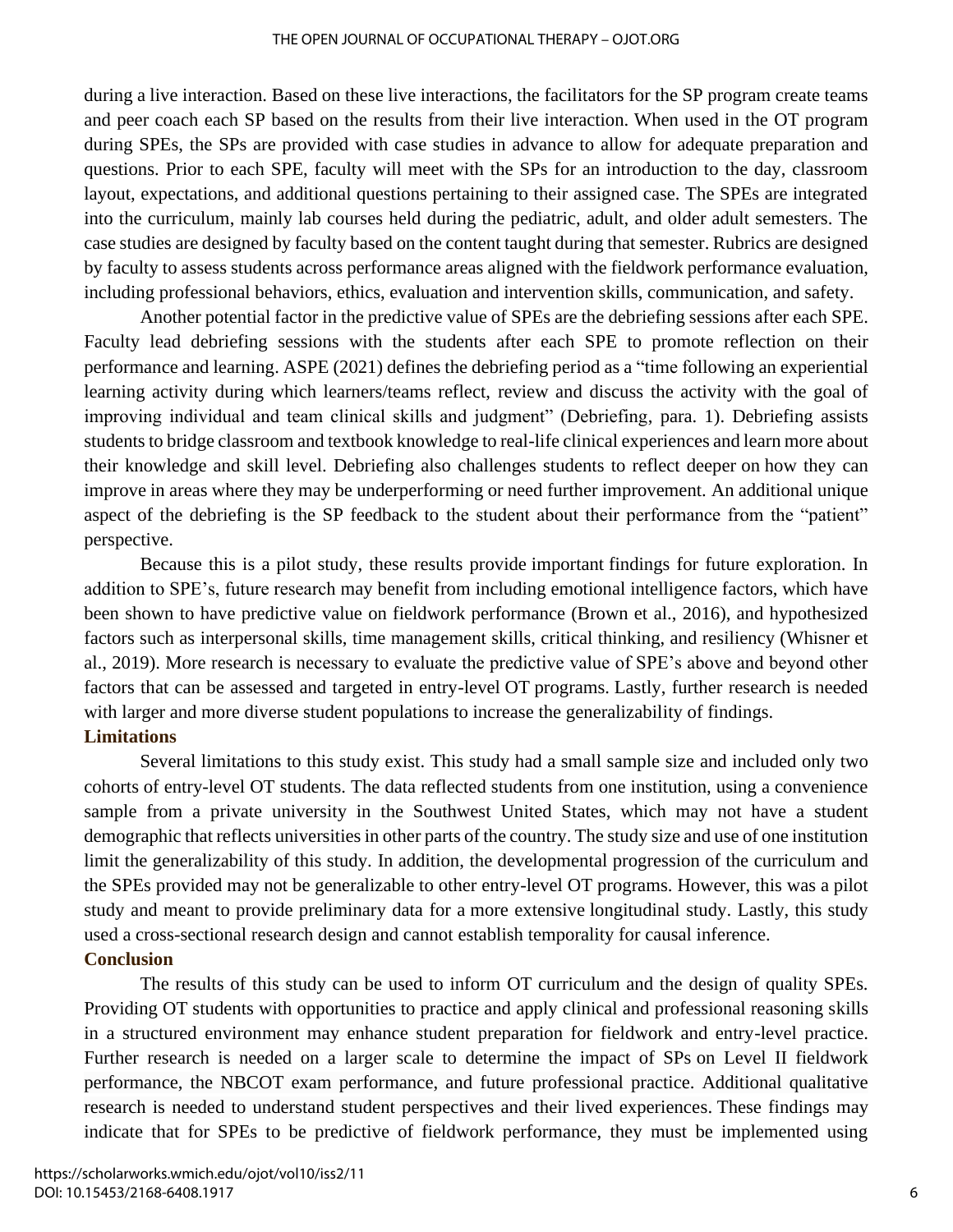#### STANDARDIZED PATIENT ENCOUNTERS AND FIELDWORK PERFORMANCE

evidence-based approaches (Imms et al., 2018). Because the use of SPEs varies widely among OT programs, educators can use the results of this study and evidence-based SPE recommendations to adjust the curriculum to ensure (a) SPEs provide an optimal simulation of real-world clinical experiences, (b) grading criteria represent student performance, and (c) results can be used to identify at-risk students. Further research is necessary to examine where in OT curricula simulation experiences will be most valuable (Bethea et al., 2014). Overall, the results of this study suggest a more significant role for SPEs in entry-level OT curriculum. Faculty involved with SPEs and the Academic Fieldwork Coordinator may benefit from designing the SPEs to be aligned with fieldwork objectives, relevant case studies, rubrics that reflect clinical practice, and direct observation in the SPEs. The potential benefits of using SPEs to predict fieldwork performance include providing targeted intervention for at-risk students to ensure they will be successful in Level II fieldwork (Lucas Molitor & Nissen, 2020) and determining more suitable fieldwork placements when matching students for Level II fieldwork.

#### **References**

| Accreditation Council for Occupational Therapy Education              |
|-----------------------------------------------------------------------|
| (ACOTE). (2018). 2018 ACOTE standards and                             |
| interpretive guide. American Journal of Occupational                  |
| <i>Therapy</i> , 72(Suppl.                                            |
| 2). https://doi.org/10.5014/ajot.2018.72S217                          |
| American Occupational Therapy Association (AOTA). (2018).             |
| Fieldwork Level II and occupational therapy                           |
| students. American Journal of Occupational Therapy,                   |
| 72(Suppl. 2). https://doi.org/10.5014/ajot.2018.72S205                |
| Association of Standardized Patient Educators (ASPE). (2021).         |
| Simulation debriefing.                                                |
| https://www.healthysimulation.com/simulation-debriefing/              |
| - :~:text=Healthcare Simulation Debriefing is a,team                  |
| clinical skills and judgement.                                        |
| Austin, P. C., & Steyerberg, E. W. (2015). The number of subjects per |
| variable required in linear regression analyses. Journal of           |
| Clinical Epidemiology, 68(6), 627-636.                                |
| https://doi.org/10.1016/j.jclinepi.2014.12.014                        |

- Barrows, H. S. (1993). An overview of the uses of standardized patients for teaching and evaluating clinical skills. *Academic Medicine: Journal of the Association of American Medical Colleges*, *68*(6), 443–451. <https://doi.org/10.1097/00001888-199306000-00002>
- Bearnson, C. S., & Wiker, K. M. (2005). Human patient simulators: A new face in baccalaureate nursing education at Brigham Young University. *The Journal of Nursing Education*, *44*(9), 421–425.
- <https://doi.org/10.3928/01484834-20050901-07>
- Bennett, S., Rodger, S., Fitzgerald, C., & Gibson, L. (2017). Simulation in occupational therapy curricula: A literature review. *Australian Occupational Therapy Journal*, *64*(4), 314–327[. https://doi.org/10.1111/1440-1630.12372](https://doi.org/10.1111/1440-1630.12372)
- Bethea, D. P., Castillo, D. C., & Harvison, N. (2014). Use of simulation in occupational therapy education: Way of the future? *American Journal of Occupational Therapy*, *68*(Suppl. 2), S32–S39. <https://doi.org/10.5014/ajot.2014.012716>
- Bonello, M. (2001). Fieldwork within the context of higher education: A literature review. *British Journal of Occupational Therapy*, *64*(2), 93–99. <https://doi.org/10.1177/030802260106400207>
- Brown, T., Williams, B., & Etherington, J. (2016). Emotional intelligence and personality traits as predictors of occupational therapy students' practice education performance: A cross-sectional study. *Occupational Therapy International*, *23*, 412–424. <https://doi.org/10.1002/oti.1443>
- Giles, A. K., Carson, N. E., Breland, H. L., Coker-Bolt, P., & Bowman, P. J. (2014). Conference proceedings: Use of simulated patients and reflective video analysis to assess occupational therapy students' preparedness for

fieldwork. *American Journal of Occupational Therapy*, *68*(Suppl. 2), S57–S66. <https://doi.org/10.5014/ajot.2014.685S03>

- Grant, T., Thomas, Y., Gossman, P., & Berragan, L. (2021). The use of simulation in occupational therapy education: A scoping review. *Australian Occupational Therapy Journal*, *68*(4), 345–356. <https://doi.org/10.1111/1440-1630.12726>
- Harrell, F. E., Lee, K. L., Califf, R. M., Pryor, D. B., & Rosati, R. A. (1984). Regression modelling strategies for improved prognost prediction. *Statistics in Medicine*, *3*(2), 143–152. <https://doi.org/10.1002/sim.4780030207>
- Herge, E. A., Lorch, A., DeAngelis, T., Vause Earland, T., Mollo, K., & Zapletal, A. (2013). The standardized patient encounter: A dynamic educational approach to enhance students' clinical healthcare skills. *Journal of Allied Health*, *42*(4), 229–235.
- Howard, V. M., Englert, N., Kameg, K., & Perozzi, K. (2011). Integration of simulation acrosstheundergraduate curriculum: Student and faculty perspectives. *Clinical Simulation in Nursing*, *7*(1), e1– e10. <https://doi.org/10.1016/j.ecns.2009.10.004>
- Imms, C., Froude, E., Chu, E., Sheppard, L., Darzins, S., Guinea, S., Gospodarevskaya, E., Carter, R., Symmons, M. A., Penman, M., Nicola-Richmond, K., Gilbert Hunt, S., Gribble, N., Ashby, S., & Mathieu, E. (2018). Simulated versus traditional occupational therapy placements: A randomised controlled trial. *Australian Occupational Therapy Journal*, *65*(6), 556–564. <https://doi.org/10.1111/1440-1630.12513>
- Knecht-Sabres, L. J., Kovic, M., Wallingford, M., & St. Amand, L. E. (2013). Preparing occupational therapy students for the complexities of clinical practice. *The Open Journal of Occupational Therapy*, *1*(3). <https://doi.org/10.15453/2168-6408.1047>
- Lateef, F. (2010). Simulation-based learning: Just like the real thing*. Journal of Emergencies, Trauma, and Shock*, *3*(4), 348– 352[. https://doi.org/10.4103/0974-2700.70743](https://doi.org/10.4103/0974-2700.70743)
- Lindstrom-Hazel, D., & West-Frasier, J. (2004). Preparing students to hit the ground running with problem-based learning standardized simulations. *American Journal of Occupational Therapy*, *58*(2), 236–239. <https://doi.org/10.5014/ajot.58.2.236>
- Lucas Molitor, W., & Nissen, R. (2020). Correlation between simulation and fieldwork performance in adult physical rehabilitation. *Journal of Occupational Therapy Education*, *4*(2). <https://doi.org/10.26681/jote.2020.040209>
- Oh, P. J., Jeon, K. D., & Koh, M. S. (2015). The effects of simulationbased learning using standardized patients in nursing students: A meta-analysis. *Nurse Education Today*, *35*(5), e6–e15[. https://doi.org/10.1016/j.nedt.2015.01.019](https://doi.org/10.1016/j.nedt.2015.01.019)
- Ozelie, R., Both, C., Fricke, E., & Maddock, C. (2016). Highfidelity simulation in occupational therapy curriculum: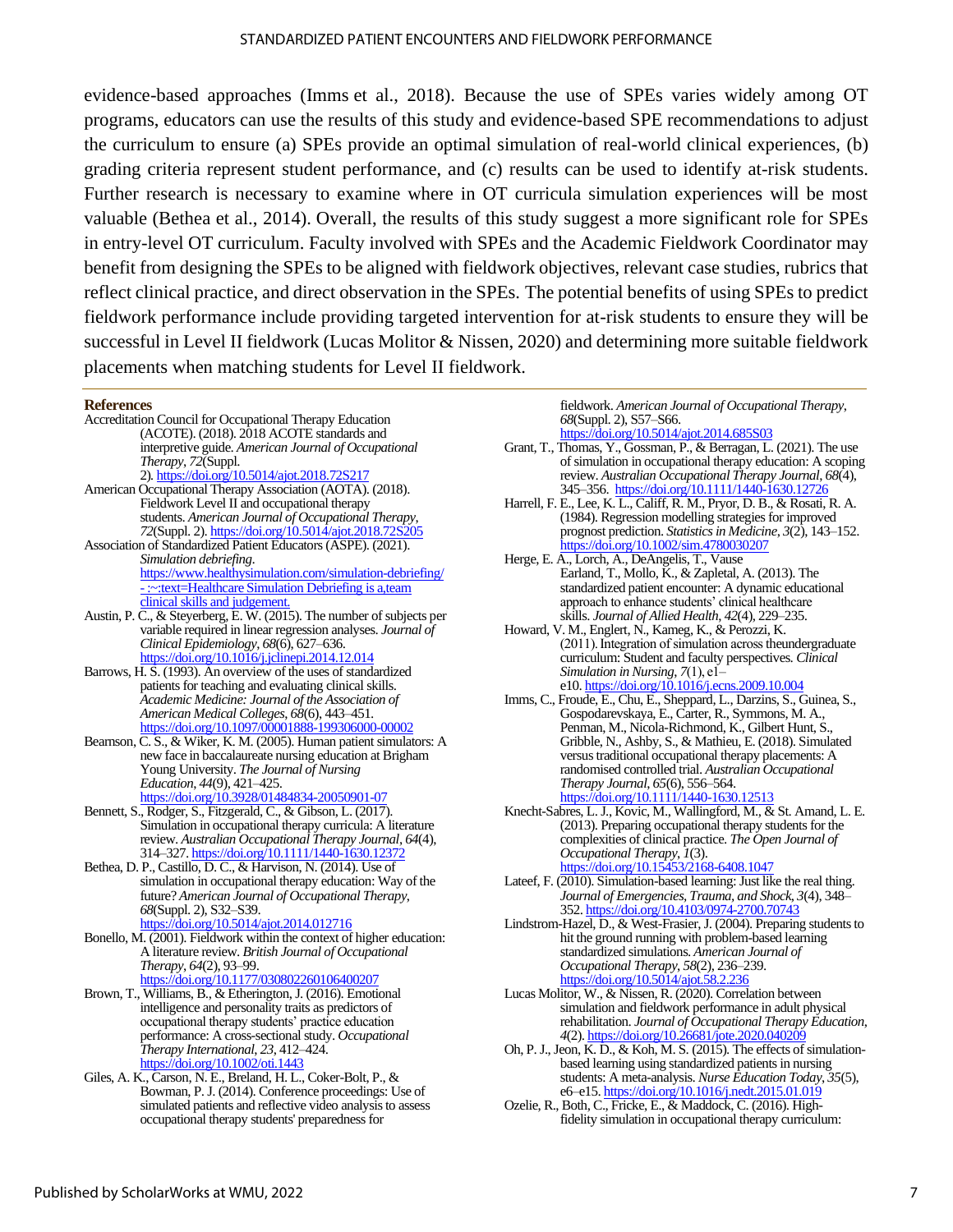#### THE OPEN JOURNAL OF OCCUPATIONAL THERAPY – OJOT.ORG

Impact on Level II fieldwork performance. *The Open Journal of Occupational Therapy*, *4*(4). <https://doi.org/10.15453/2168-6408.1242>

- Robertson, L. J., & Griffiths, Y. (2009). Graduates' reflections on their preparation for practice. *British Journal of Occupational Therapy*, *72*(3), 125–132.
- <https://doi.org/10.1177%2F030802260907200307> Sakemiller, L. M., & Toth-Cohen, S. (2020): Standardized patient encounter: An innovative curricular design to enhance fieldowork readiness. *Journal of Occupational Therapy Education, 4*(4)[. https://doi.org/10.26681/jote.2020.040415](https://doi.org/10.26681/jote.2020.040415)
- Springfield, E., Honnery, M., & Bennett, S. (2017). Evaluation of a simulation clinic for improving occupational therapy students' perceptions of interaction with parents and infants. *British Journal of Occupational Therapy*,

*81*(1), 51–58.

<https://doi.org/10.1177%2F0308022617736504>

- Vu, N. V., & Barrows, H. S. (1994). Use of standardized patients in clinical assessments: Recent developments and measurement findings. *Educational Researcher*, *23*(3), 23– 30. <https://doi.org/10.2307/1177222>
- Walls, D. J., Fletcher, T. S., & Brown, D. P. (2019). Occupational therapy students' perceived value of simulated learning experiences. *Journal of Allied Health*, *48*(1), e21–e25.
- Whisner, S. M, Geddie, M., Sechrist, D., & Wang, E. (2019). Examination of potential factors to predict fieldwork performance: A program evaluation project. *Journal of Occupational Therapy Education, 3*(1). <https://doi.org/10.26681/jote.2019.030106>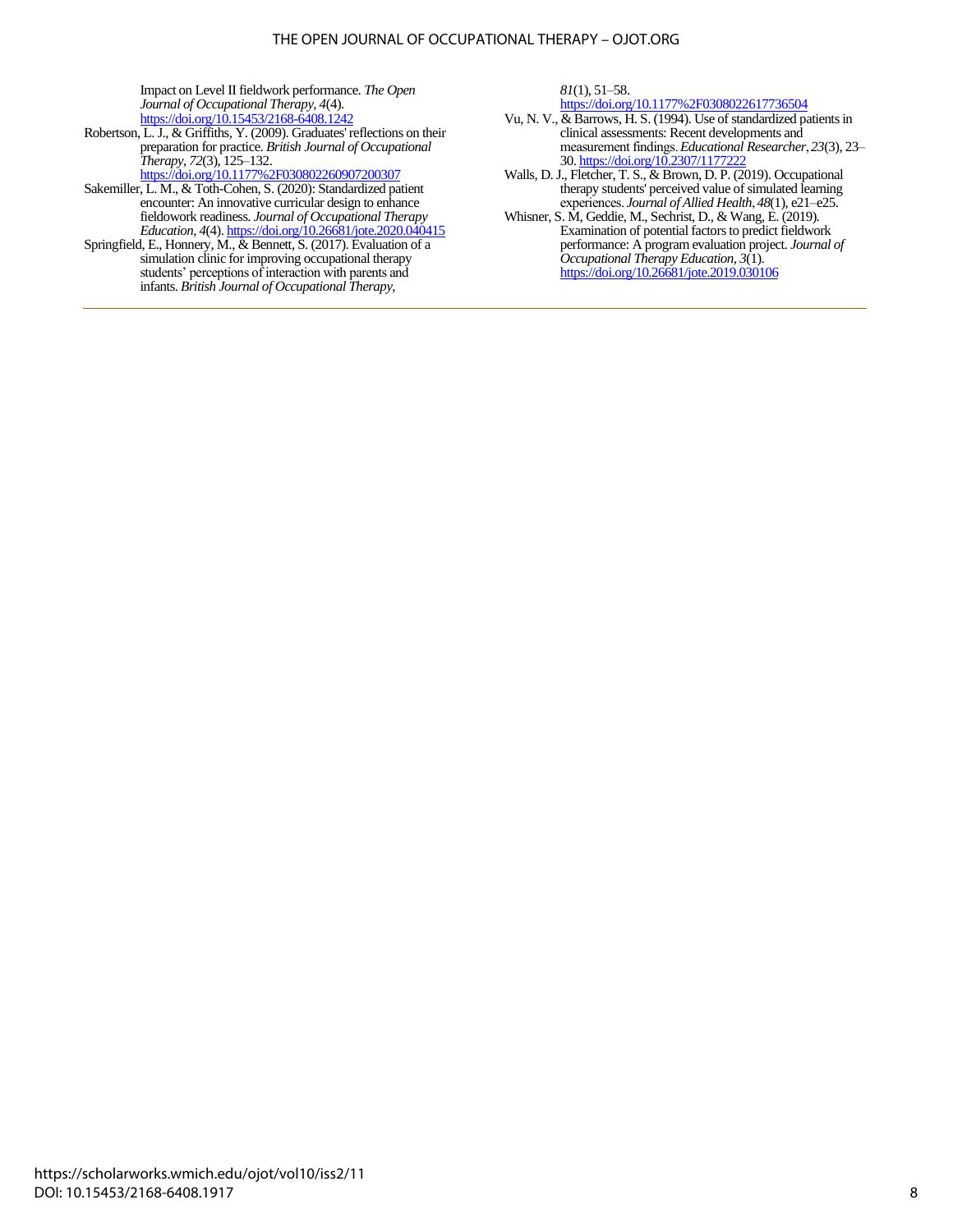| <b>Semester 1</b>                        | Semester 2                                      | <b>Semester 3</b>                         | <b>Semester 4</b>      |
|------------------------------------------|-------------------------------------------------|-------------------------------------------|------------------------|
| -Fundamentals &                          | -Occupations of                                 | -Occupation of Adults -Occupations of the |                        |
| Foundations of                           | Children/Adolescents                            | -Level I Fieldwork:                       | Older Adult            |
| Occupational Therapy -Level I Fieldwork: |                                                 | <b>Adults</b>                             | -Level I Fieldwork:    |
| -Introduction to                         | Children and                                    | -Occupation Skills                        | Older Adult            |
| Research &                               | Adolescents                                     | Lab: Adults**                             | -Occupation Skills     |
| <b>Qualitative Research</b>              | <b>-Occupation Skills Lab:</b> -Special Topics: |                                           | Lab: Older             |
| -Clinical Reasoning                      | Children/Adolescents*                           | <b>Emerging Practice</b>                  | Adults*                |
| about Occupation*                        | <b>Occupational Analysis</b>                    | -Psychosocial                             | -Occupational          |
| -Introduction to                         | and Evaluation I*                               | Approach to                               | <b>Analysis and</b>    |
| Fieldwork                                | -Brain, Behavior, and                           | Occupation*                               | <b>Evaluation III*</b> |
| -Human Structure and                     | Occupation                                      | -Level I Fieldwork:                       | -Systematic Reviews    |
| Occupation*                              | -Occupational                                   | Psychosocial                              | of the Literature      |
|                                          | Performance for                                 | -Occupational                             | in Occupational        |
|                                          | Neurological                                    | Analysis &                                | Therapy                |
|                                          | Conditions                                      | <b>Evaluation II*</b>                     | -Preparation for       |
|                                          | -Qualitative Research and                       |                                           | Professional           |
|                                          | Evidenced-based                                 |                                           | Practice               |
|                                          | Practice                                        |                                           |                        |

## **Appendix A Curriculum Map and SPEs before Level II A Fieldwork**

\*Indicates the course uses SPEs.

\*\*Indicates the course was used for the SPE independent variable.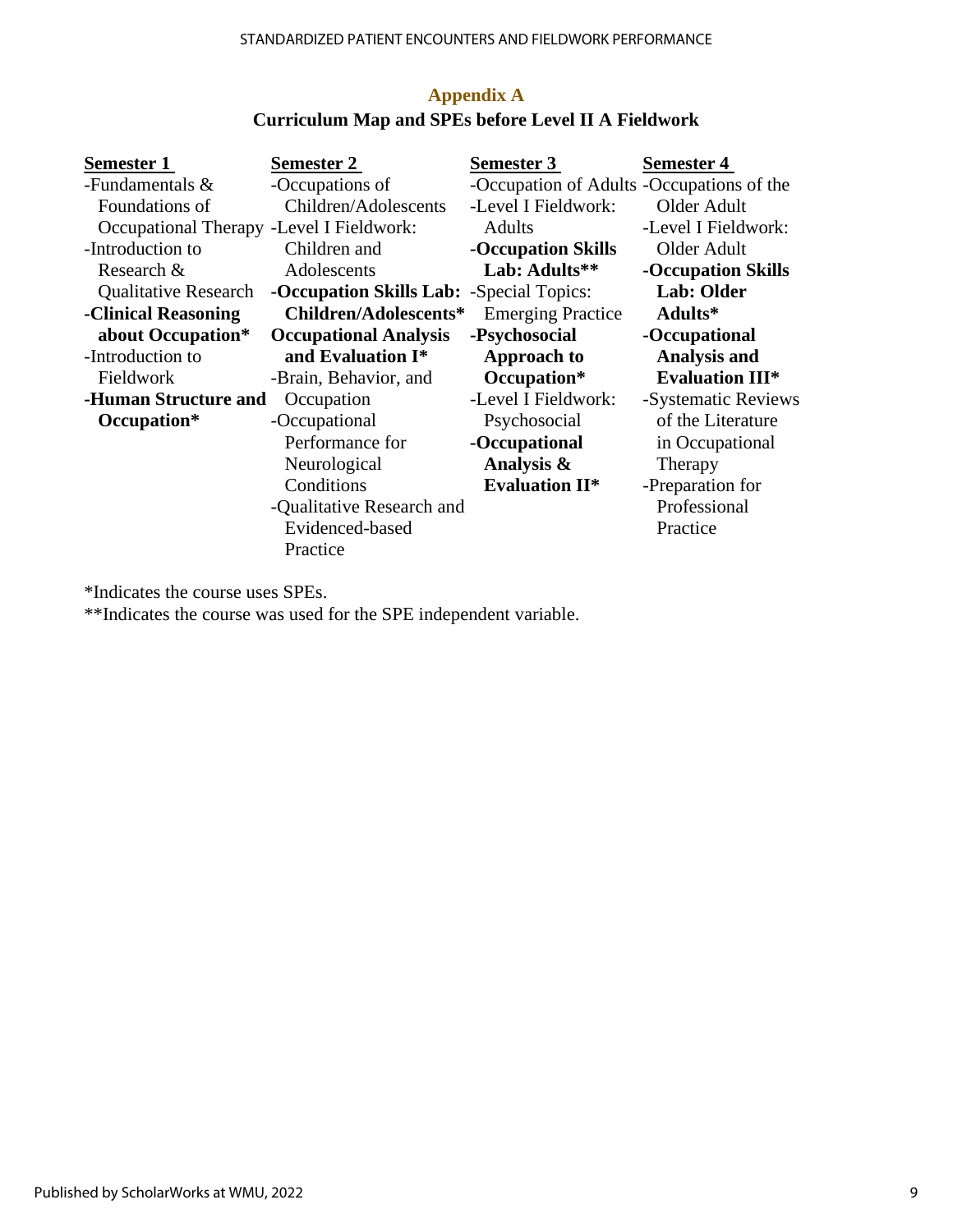## **Appendix B Case Study Example**

## **Case Study Example: David Jones**

**Hospital Course:** Mr. Jones was admitted to an acute care hospital on 9/6 due to altered mental status; an MRI reveals patient suffered a left cerebrovascular accident with right-sided weakness. Patient also complains of numbness and tingling in their right hand and right foot. Patient continues to complain of blurred vision and difficulty attending to tasks. Mr. Jones also seems to be disoriented to situation, place, and time but is oriented to self and others. Mr. Jones has expressed their interest in returning home on discharge from the hospital. At this time, the patient has been transferred to inpatient rehabilitation to gain independence for returning home. Mr. Jones does not own any assistive devices or durable medical equipment, but has an elevator to the 4th floor in which his condo is situated.

**Current Precautions:** Fall risk, right-sided weakness

**Prior Medical History:** Hypertension, Transient Ischemic Attack, left Total Knee Arthroplasty, **Osteoporosis** 

**Social history/Prior level of function:** Mr. Jones is an 82-year-old male who lives in a condo with the support of a home health aide, who provides services for 3 hr a day, three days per week. The home health aide helps with home management tasks such as cleaning, light meal prep, grocery shopping, and laundry. Mr. Jones completed all self-care activities independently. Mr. Jones's only son, daughter-inlaw, and grandchildren live out of town. His son checks in every other day by telephone and visits every 2 months for the weekend. Mr. Jones had been very active with the social and recreational activities that are organized by the condo's social club. He played bridge three times a week, he attended the weekly potluck social and movie night, he worked in the woodworking shop making toys for his grandchildren, and he participated in the daily water aerobics fitness class.